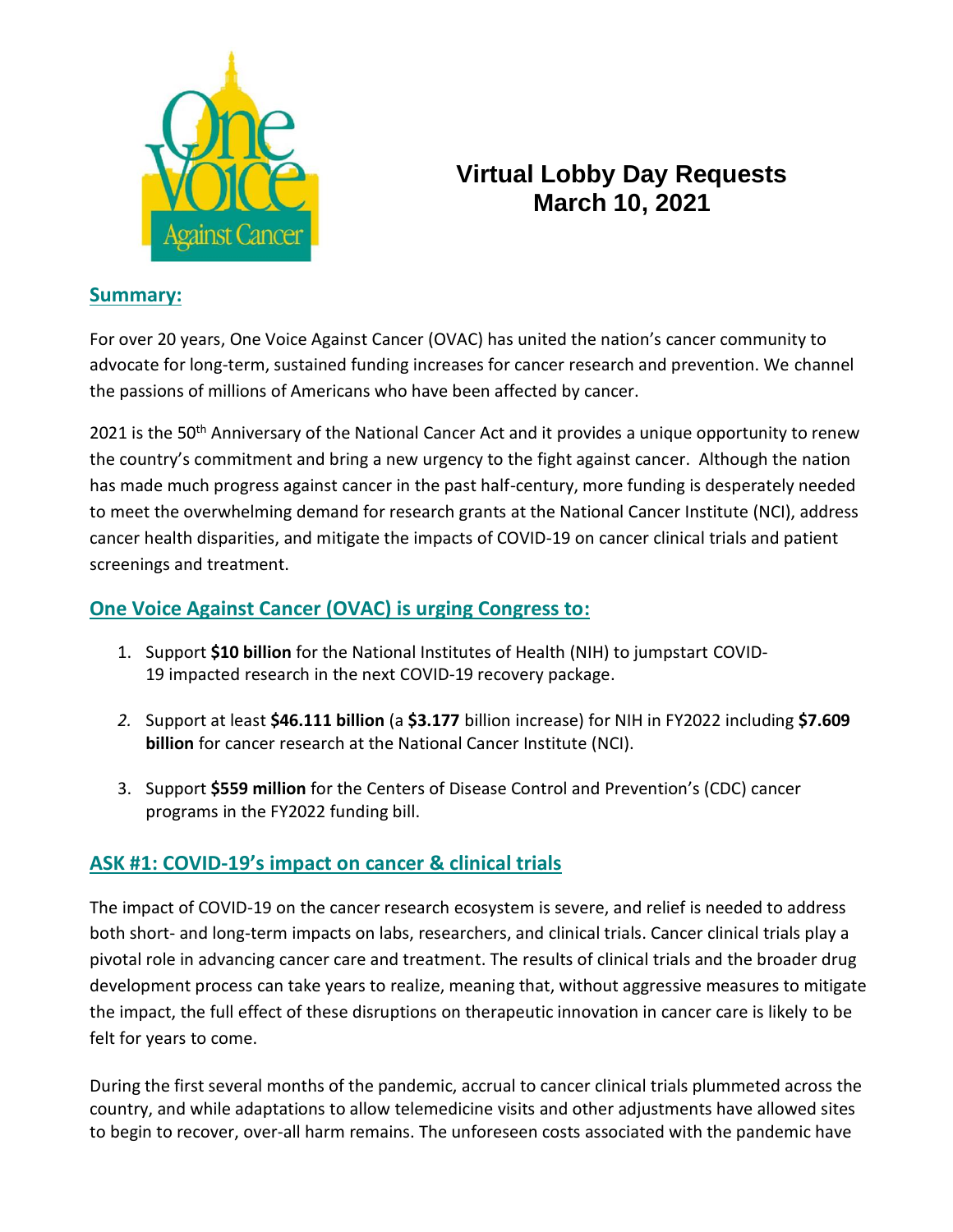been a substantial burden to an already overburdened medical system. NCI-designated cancer centers across the country report that cancer clinical trial accrual—the number of individuals enrolling in cancer clinical trials—is down by about half from a year ago.

**Substantial costs have been incurred during the shut-down, and there will be significant costs for the ramp-up of research activities and clinical trials. We urge Congress to include at least \$10 billion to help research and clinical trials to get back on track.** 

### **ASK #2: Increase Funding for NIH in FY2022 including an increase for NCI**

Congressional support and commitment to cancer research and prevention is more crucial now than ever before. For the last 50 years, every major medical breakthrough in cancer can be traced back to the NIH and the NCI. We know that investment in research at the NIH and NCI leads to lives saved.

Our nation's fast-growing cancer burden demands sustained increases in federal investment, even in moments of crisis. Even before COVID-19, a historic number of possible cancer breakthroughs were being left on the shelf. Cancer research is one of science's most dynamic areas-yet NCI is unable to fund hundreds of high-quality research applications every year. Between FY 2013 and FY 2019, the number of R01 grant applications to NCI rose by **50.6 percent**. For all other ICs during that time, the number of R01 applications rose by just **5.6 percent**.

Without continued increases in funding, we risk losing a generation of young investigators, slowing progress and threatening American competitiveness. To maintain the pace of progress and discovery, Congress must provide long-term, sustained, funding increases.

**We urge Congress to include at least \$46.111 billion for NIH in FY 2022, a \$3.177 billion increase, which reflects a meaningful growth of 5 percent plus 2.4 percent to keep pace with the biomedical research and development price index (BRDPI). For NCI, we recommend \$7.609 billion, the amount proposed by NCI in its FY 2022 professional judgment budget.** 

#### **ASK #3: Increase Funding for CDC's cancer programs**

Preventing cancer is also critically important. About half of the over 600,000 cancer deaths that will occur this year could be averted through the application of existing cancer control interventions. Access to potentially lifesaving screenings is not always equitable, creating significant disparities in cancer outcomes. The consequence of such disparities is that cancer is more often diagnosed at later stages when options for treatment may be limited and the odds for survival are lower.

The Centers for Disease Control and Prevention's (CDC's) Division of Cancer Prevention and Control (DCPC) provides key resources to states and communities to prevent cancer by ensuring that at-risk, low-income communities have access to vital cancer prevention programs.